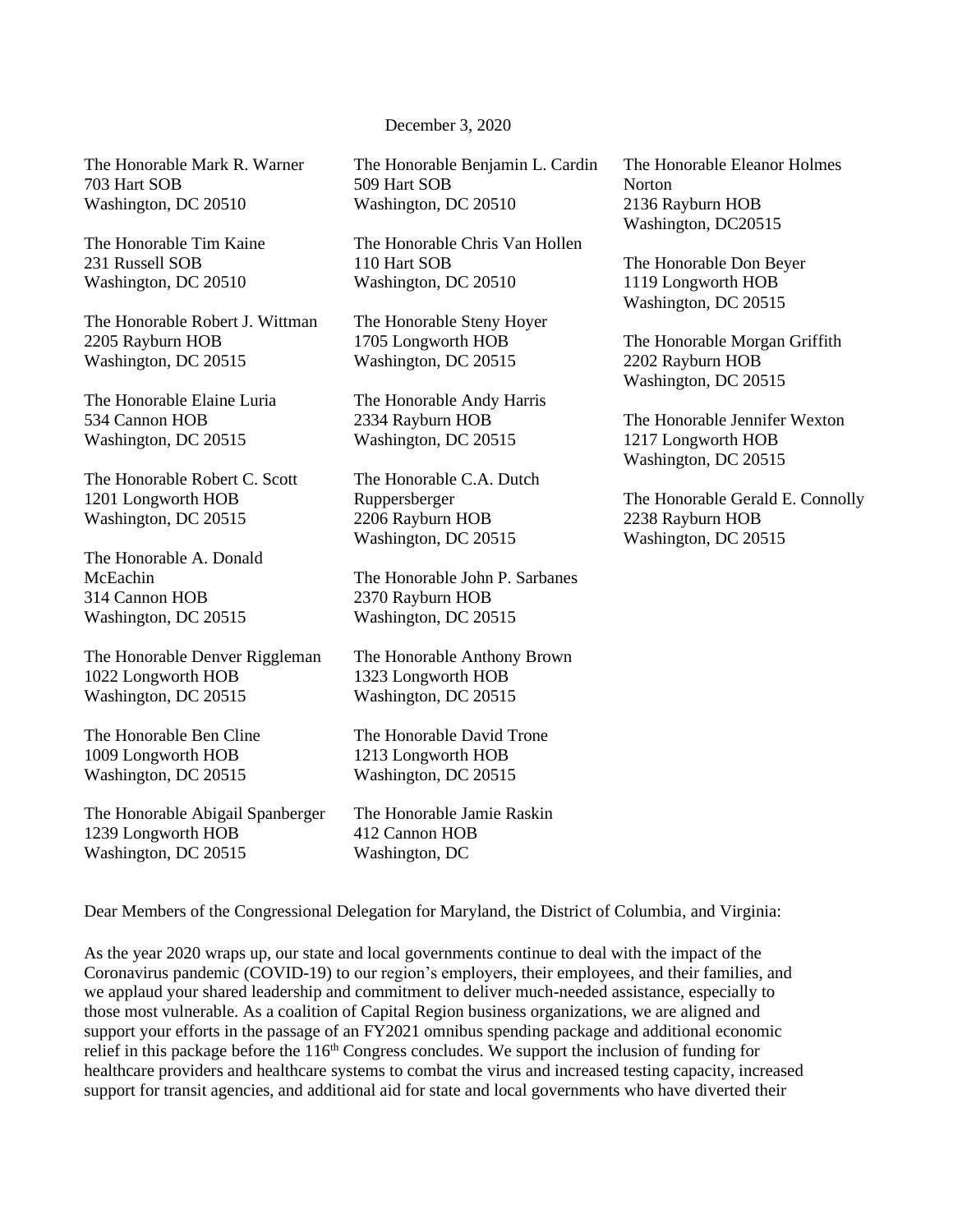already strained resources to combatting the virus, including equal support for the District of Columbia to protect its residents, federal employees, and economy.

As we work together to slow the spread of COVID-19 and to coordinate successful vaccination distribution, we stand together with you in putting the health and safety of our region first. For our economy to reopen safely and efficiently, we need clear guidance supported by data and science from public health and emergency response experts, informed by an increase in testing capacity, contact tracing, and enhanced supply of personal protective equipment (PPE).

Our region spans three jurisdictions, with a significant portion of our workforce — especially those considered essential workers— relying on public transportation. Increased support for transit agencies is critical to ensure that our regional economy recovers from the pandemic and that workers can safely and reliably have access to jobs. We urge the Delegation to advocate for additional funding for our transit agencies -- such as the Maryland Transit Administration (MTA), Washington Area Metropolitan Authority, Montgomery County Ride On, Prince George's County The Bus, Fairfax County Connector, and the Greater Richmond Transit Company -- and to ensure MTA receives an equitable funding allocation compared to its large metro transit partners throughout the U.S.

Also critical to our success is a fully functioning public sector partner at the federal, state, and local levels to achieve a safe reopening of our region's businesses. Early estimates show the public sector budgetary impact from COVID-19 will exceed the Great Recession. The decline of the public sector workforce will limit the public sector's ability to partner with the private sector to safely and gradually reopen our operations, and will suffocate our region's ability to provide essential services such as public health, education, public safety, transportation, and other vital services.

The continued rise of COVID-19 positive patients combined with a lack of funding to address the complex and systemic needs across the country is urgent. Please support additional aid for state and local governments to provide critical services and employment in FY2021. This funding should remain flexible and support important services such as public health, transportation (e.g., transit and Amtrak), K-12 and higher education, housing, job retraining, and upskilling. We also urge you to ensure that the District of Columbia receives funding that is equal to aid provided to states, because District residents and businesses have been equally impacted and deserve equal treatment.

Thank you for your leadership and attention to our region's needs during this very difficult time, and please do not hesitate to reach out for further support.

Sincerely,

Joe Haggerty, President & CEO Alexandria Chamber of Commerce

Kate Bates, President & CEO Arlington Chamber of Commerce

Gina Stewart, Executive Director BWI Business Partnership

Brian Anderson, President & CEO ChamberRVA

Angela Franco, Interim President & CEO DC Chamber of Commerce

Michele L. Whelley, President & CEO Economic Alliance of Greater Baltimore

Anthony A.Williams, CEO & Executive Director Federal City Council

Donald C. Fry, President & CEO Greater Baltimore Committee

Ginanne Mayer Italiano, President & CEO Greater Bethesda Chamber of Commerce

Jane Redicker, President & CEO Greater Silver Spring Chamber of Commerce